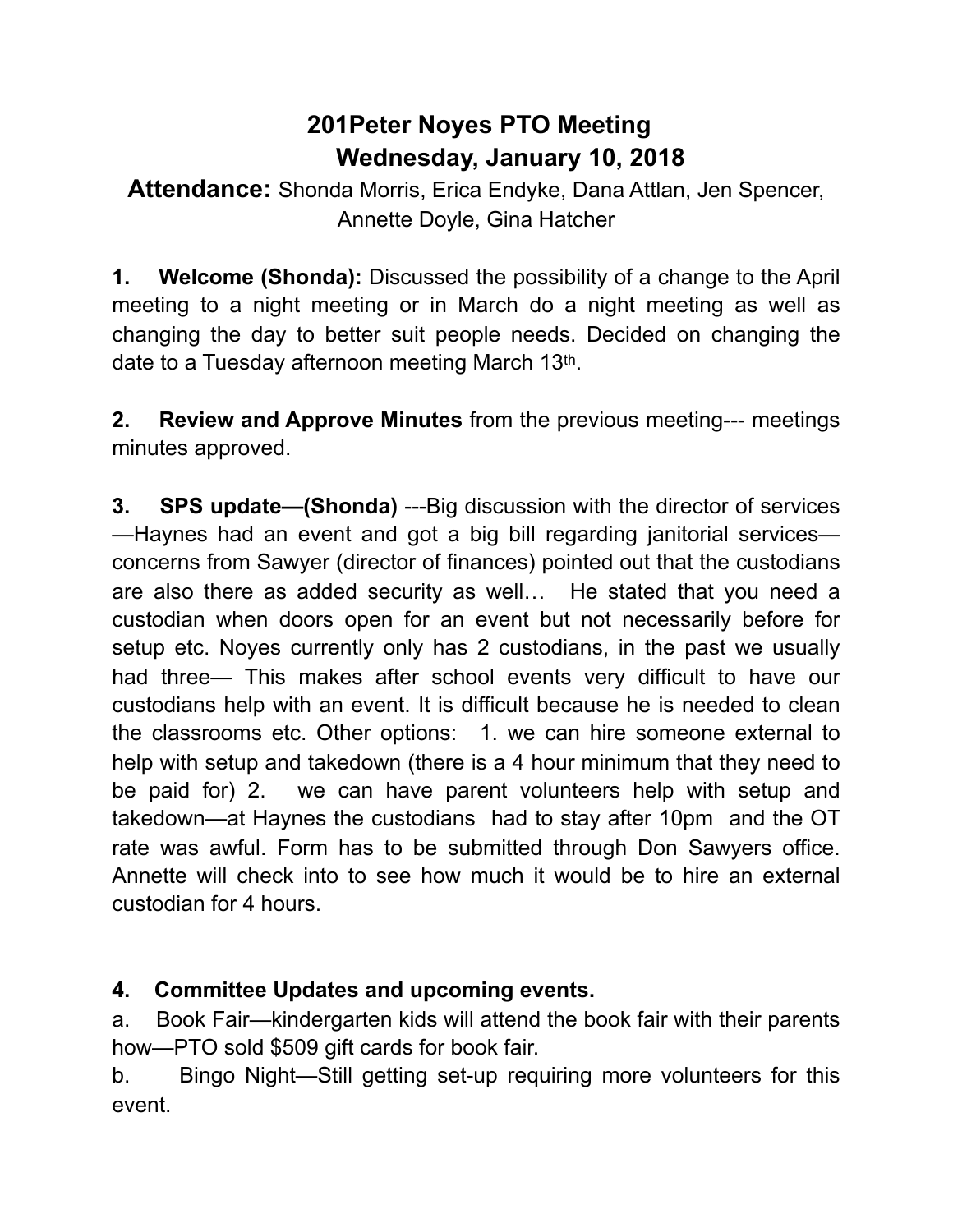c. Science fair—(Dana) March  $7<sup>th</sup>$  --- need people to help volunteer for various things.

d.  $5<sup>th</sup>$  Grade Movie Night will be March 15 with a snow day on the 16<sup>th</sup> Showing Coco

e. Hospitality (soup's on)—event for the teachers where parents bring in crockpots of soup—favorite event among teachers

f. Playground balls etc.—Jim Kelly has taken another position—Jean Nam was talking about doing a fun run throughout the schools—but because that is not currently an option we will have to do the fun run ourselves. We are hoping to do the fun run without the sponsored company like booster a thon---

g. New benches are needed for the front of the school. We are hoping that we can raise money for the benches in the front of the school. It was brought up that it is difficult for our parent community to be able to understand where the funds from our fund raises are allocated to. A thought was to possibly set up on our website a link for the parents to help them to understand the allocation of funds—i.e. that the town wide fun run will help fundraise for playground to make it be ADA accessible

**5. State of the Schools (Annette)—**Monday night different format all school presented the committee wanted a glimpse of all the schools Annette presented about the science program at Noyes. It was well received from the school committee—Annette said "I am proud of the Noyes teachers—science from before the teacher would present an experiment and the students would replicate it—science is different now with theory and tools and they implement it together, for example the 2<sup>nd</sup> graders were given a sand castle to learn about erosion and how some things work with the experiment and some things do not— its learning from failing—The fun things it is not predictable but can be challenging because the teachers might not know all the answers to the questions—the teachers have been given a lot they have gotten 2 new curriculums math and science.